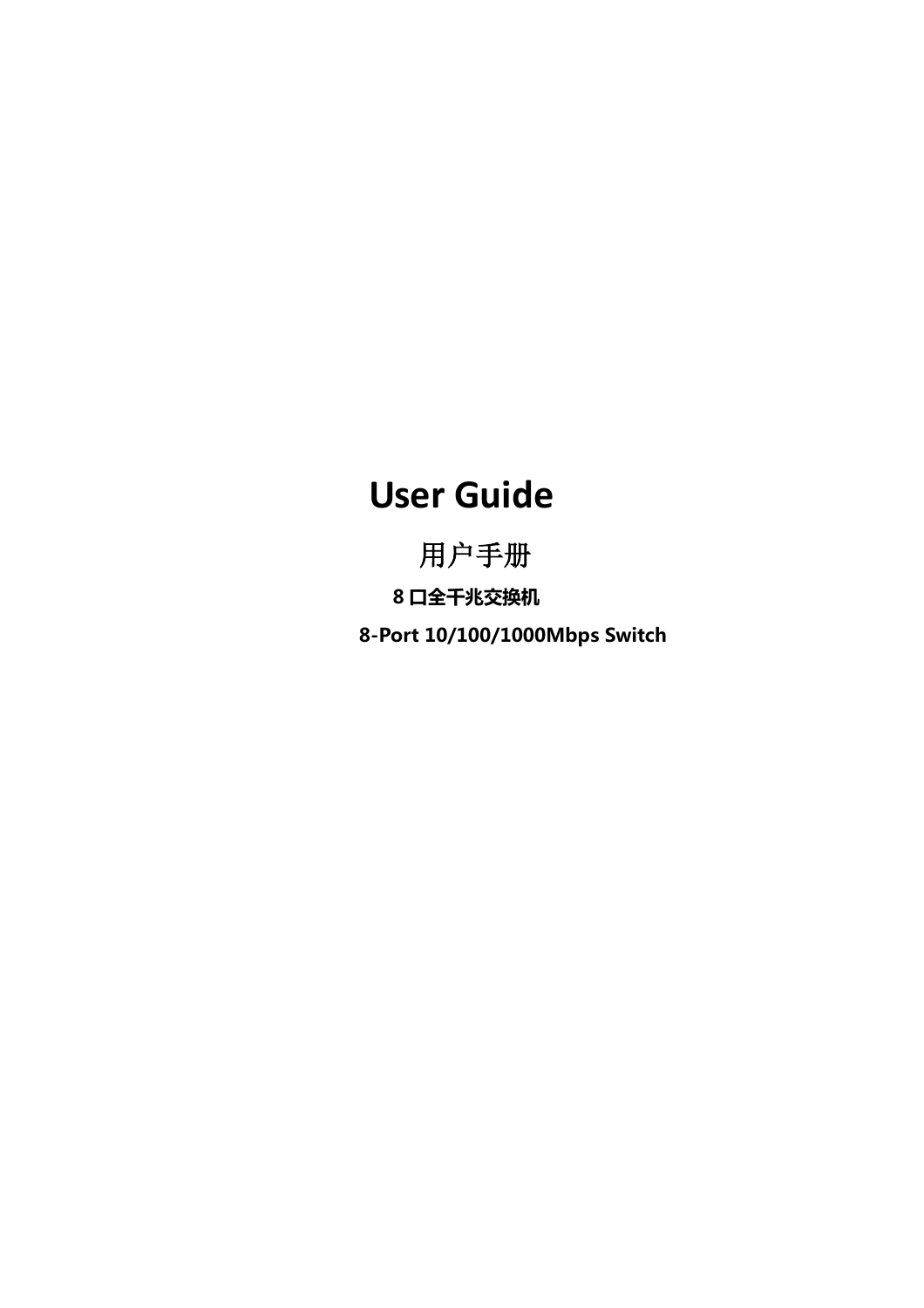### **Package Contents**

**Check the following contents of your package:**

- Switch x 1
- User Guide x 1
- Power Adapter x1
- Accessories(Feet\*4)

If any part is lost and damaged, please contact your local agent immediately.

### **Introduction**

8GE provides along with 8\* 10/100/1000Mbps RJ45 ports supporting high-speed transmission of surveillance images and videos. Using store and forward technology, combined with dynamic memory allocation, to ensure the effective allocation of bandwidth to each port. This product is easy to use and maintain which can meet a lot of networking environment, such as Business building, Community, Hotel, Office etc.

### **Hardware Description**

#### **Front Panel**

The Front Panel of switch Consists of 8-Port 10/100/1000Mbps Ethernet RJ45 Ports. The LED indicators are also located on the panel.



**The DC input** : Input Power Supply 12V/0.5A

#### **LED indicator**

| LED        | Color | <b>Function</b>                                                 |
|------------|-------|-----------------------------------------------------------------|
| <b>PWR</b> | Green | Off: No Power supply.<br>Light: Indicates the switch has power. |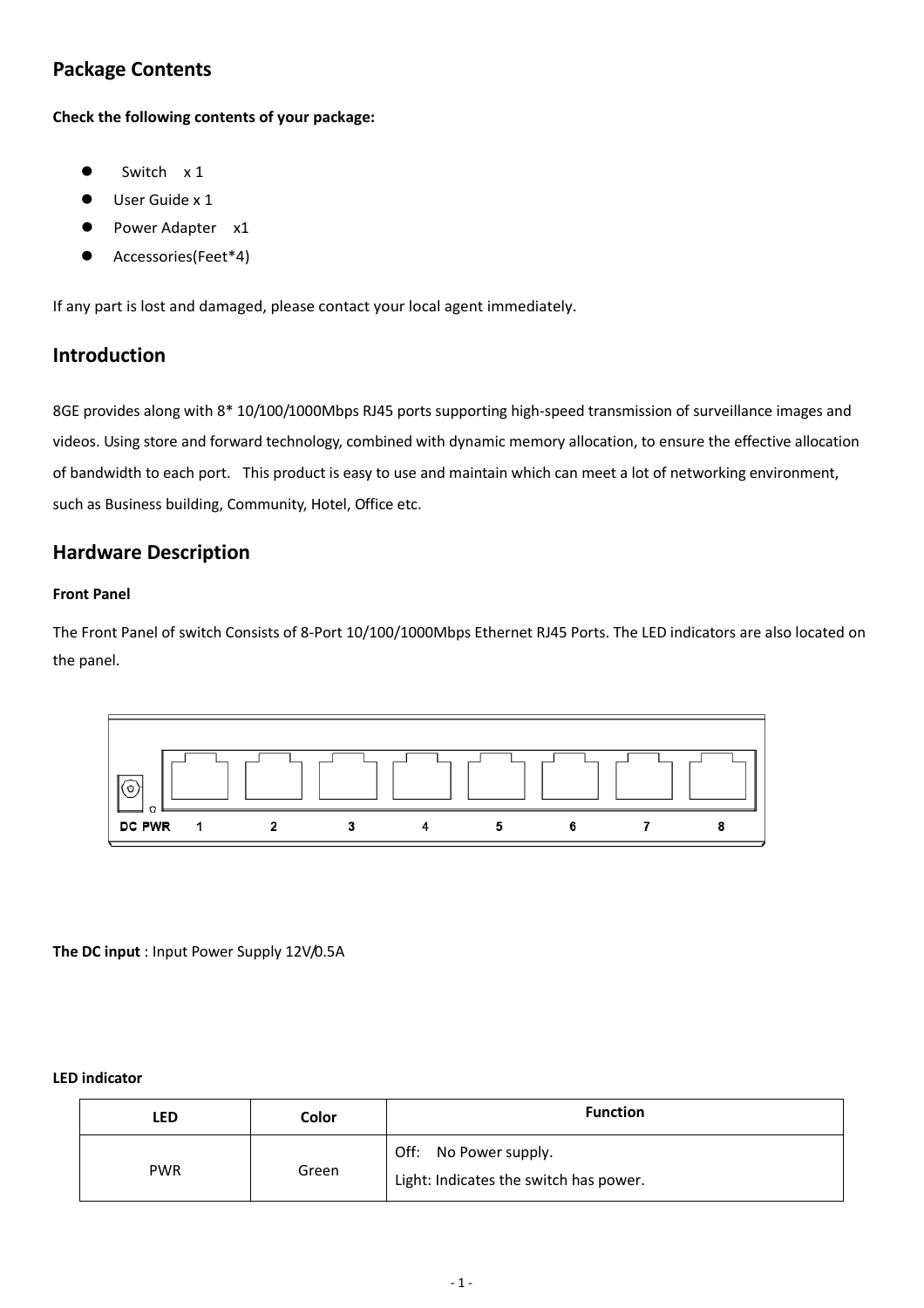| <b>DATA</b> | Green | Off:<br>No device is connected to the corresponding port.<br>Light: Indicates the link through that port is successfully<br>established at 10/100/1000Mbps. |
|-------------|-------|-------------------------------------------------------------------------------------------------------------------------------------------------------------|
|             |       | Blink: Indicates that the Switch is actively sending or                                                                                                     |
|             |       | receiving data over that port.                                                                                                                              |

### **Rear Panel**

The rear panel of the Switch indicates :



### **Installation the Switch**

This part describes how to install your Ethernet Switch and make connections to it. Please follow the following instructions in avoid of incorrect installation causing device damage and security threat.

- Before cleaning the switch, unplug the power plug of the switch first. Do not clean the switch with wet cloth or liquid;
- Do not place the switch near water or any damp area. Prevent water or moisture from entering the switch chassis;
- Do not place the switch on an unstable case or desk. The switch might be damaged severely in case of a fall;
- Ensure proper ventilation of the equipment room and keep the ventilation vents of the switch free of obstruction;
- $\bullet$  Make sure that the operating voltage is the same one labeled on the switch;
- Do not open the chassis while the switch is operating or when electrical hazards are present to avoid electrical shocks.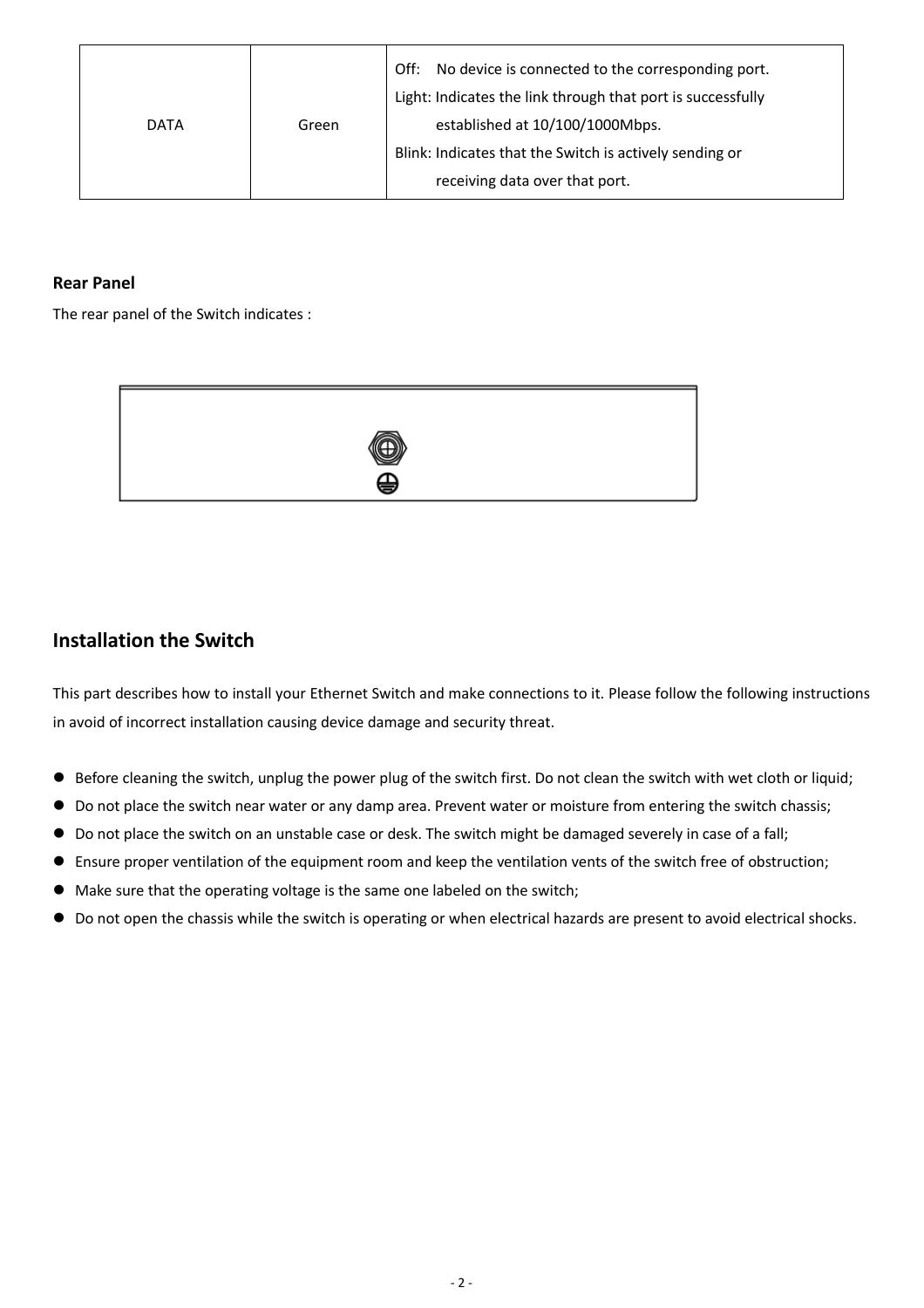#### **Desktop Installation**

Install the Switch on a desktop



#### **Wall-mounted installation**

In the first two fixed screw on the wall as shown in the figure below

Aim at the two fixed hole switches, Recommended screw diameter (3.5-5.5mm),and the machine smoothly on the screw



#### **Turn on the switch**

The switch can be used with DC power supply. Powering on the switch, it will automatically initialize and its LED indicators will respond as follows:

Firstly, the Power LED indicator will light up.

Then, the data LED indicators will flash momentarily for one second, which represents a resetting of the system.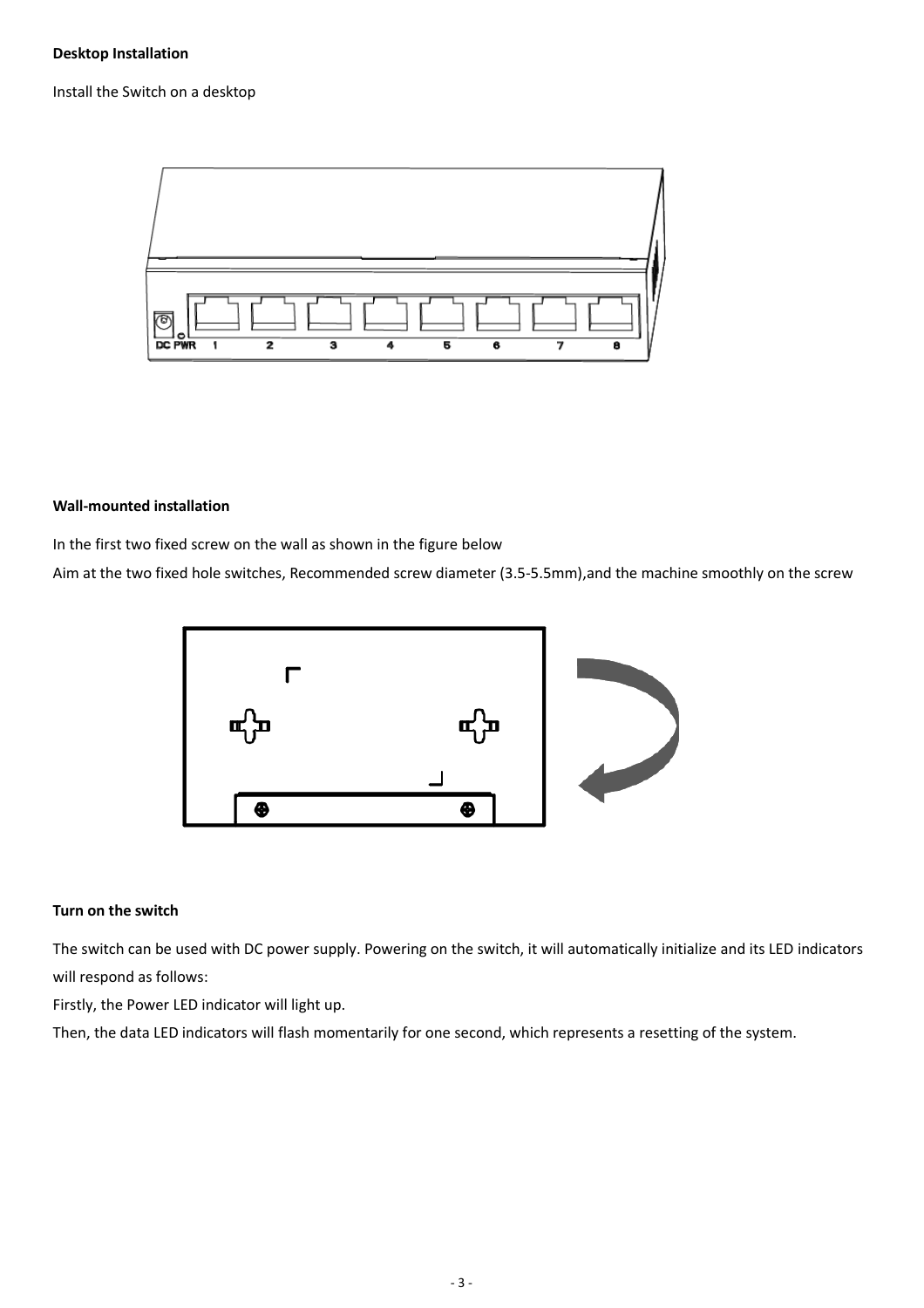# **Specifications**

| Model                     | 8GE                                                                                                                                 |  |  |
|---------------------------|-------------------------------------------------------------------------------------------------------------------------------------|--|--|
| Standard                  | IEEE802.3, IEEE802.3u, IEEE802.3ab, IEEE802.3az, IEEE802.3x,                                                                        |  |  |
| Network Media(Cable)      | 10BASE-T: UTP category 3,4,5 cable (≤100m)<br>100BASE-TX: UTP category 5 cable (≤100m)<br>1000BASE-T: UTP category 5e cable (≤100m) |  |  |
| <b>MAC Address Table</b>  | 4K, Auto-learning, Auto-aging                                                                                                       |  |  |
| Transfer mode             | Store-and-Forward                                                                                                                   |  |  |
|                           | 10Base-T: 14881pps/Port                                                                                                             |  |  |
| <b>Frame Forward Rate</b> | 100Base-TX: 148810pps/Port                                                                                                          |  |  |
|                           | 1000Base-T: 1488095pps/Port                                                                                                         |  |  |
| <b>Switching Capacity</b> | 16Gbps                                                                                                                              |  |  |
| Dimensions (L*W*H)        | 140*76.7*28mm                                                                                                                       |  |  |
| Fan                       | Fanless                                                                                                                             |  |  |
| Power Supply              | DC <sub>6</sub> W                                                                                                                   |  |  |
| Temperature               | Operating Temperature: 0°C ~ 40 °C (32 °F ~104°F)<br>Storage Temperature: -40 °C ~ 70 °C (-40 °F ~158°F)                            |  |  |
| Humidity                  | Operating Humidity: 10% ~ 90% non-condensing<br>Storage Humidity: 5% ~ 90% non-condensing                                           |  |  |
| <b>Surge Protection</b>   | Difference module $\pm$ 1KV Common mode $\pm$ 2KV                                                                                   |  |  |
| <b>MTBF</b>               | >50000<br>hours                                                                                                                     |  |  |
| Electrostatic standard    | Contact 6KV, air 8KV                                                                                                                |  |  |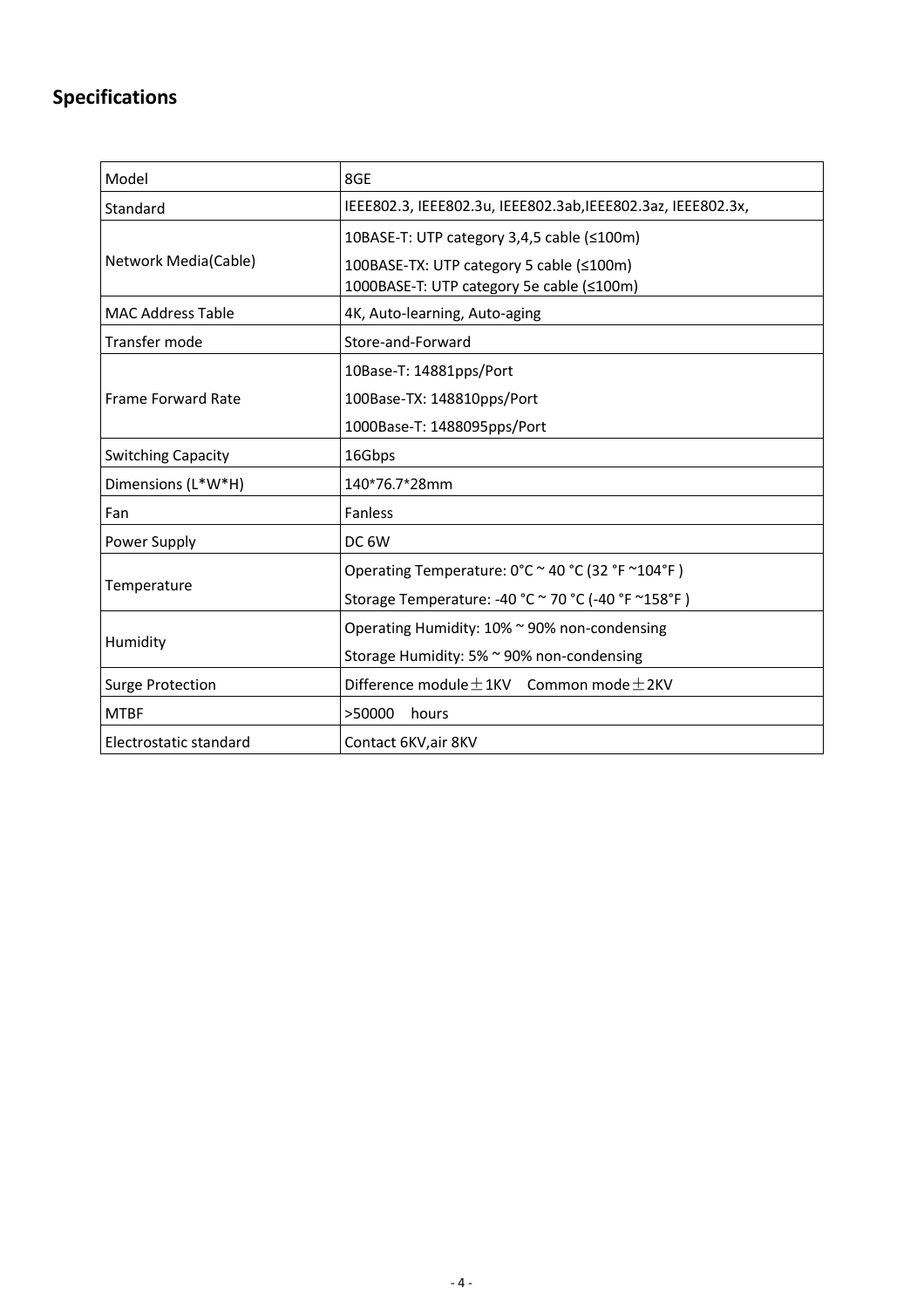### 包装清单

小心打开包装盒,包装盒内应有以下物件:

| 电源适配器  一个   |
|-------------|
| 安装附件 (脚垫*4) |

如果发现有物件损坏或者短缺的情况,请及时和当地经销商联系。

### 产品简介

8GE 提供 8 个 10/100/1000Mbps 自适应 RJ45 端口。所有 RJ45 端口均支持线速转发与自动翻转功能,采用存储 转发技术,结合动态内存分配,确保带宽有效的分配到每一个端口,此产品使用简单方便,无需配置,能满足企业、 小区、酒庖、办公网及园区网的组网及接入要求。

### 外观描述

#### 前面板

前面板由 8 端口 10 / 100 / 1000mbps 以太网 RJ45 端口组成。LED 挃示灯也位于面板上



DC输入:12V/0.5A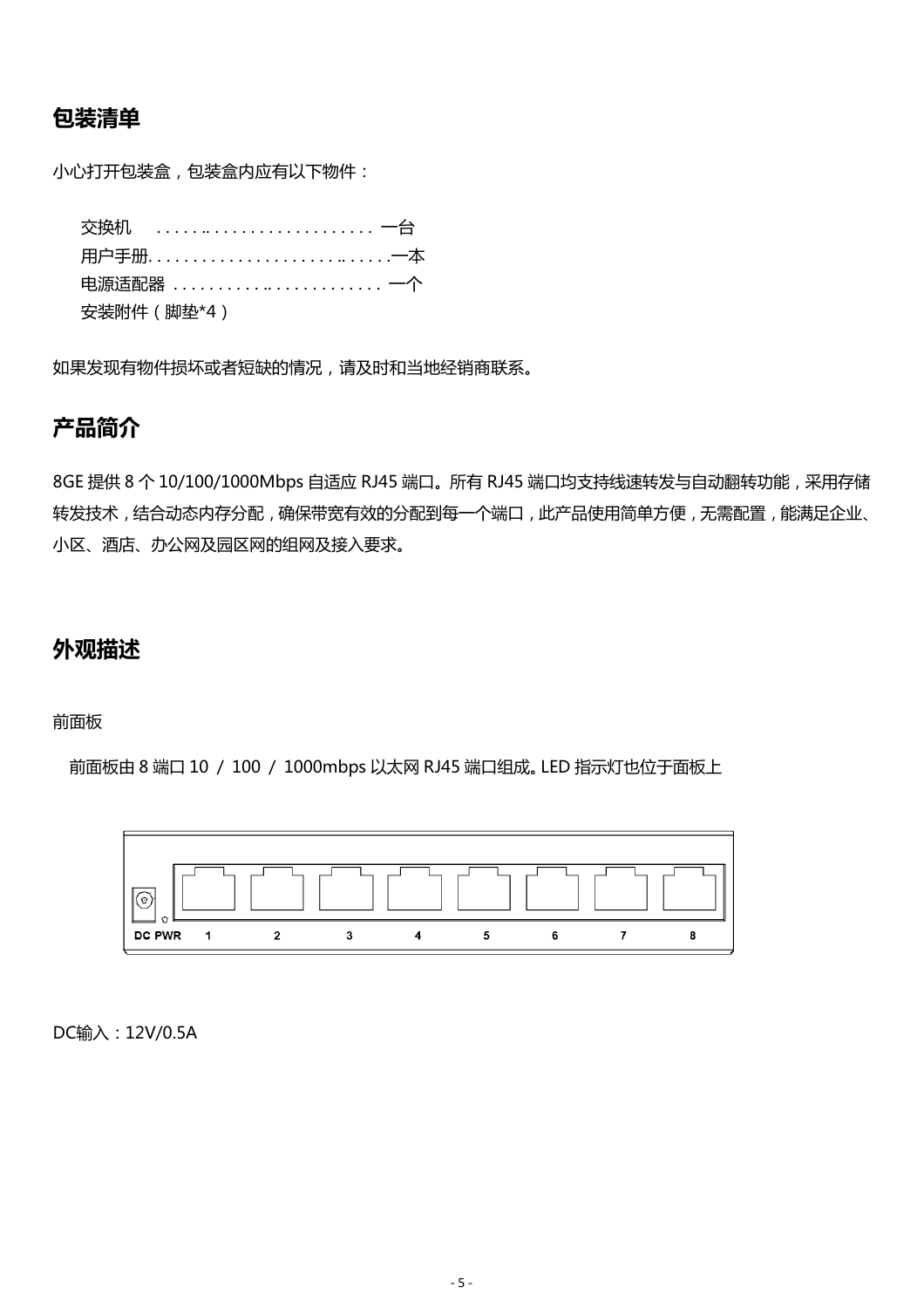| 指示灯         | 颜色 | 描述                                                             |
|-------------|----|----------------------------------------------------------------|
| <b>PWR</b>  | 绿色 | 灭:交换机未通电。<br>常亮: 交换机已通电。                                       |
| <b>DATA</b> | 绿色 | 灭:没有连接网络设备。<br>常亮: 连接到 10/100/1000Mbps 设备。<br>闪烁: 与相连的设备有数据传输。 |

### 后面板

后面板示意图:



## 安装设备

### 注意事项

为避免使用不当造成设备损坏及对人身的伤害,请遵从以下的注意事项:

- 在清洁交换机前,应先将交换机电源插头拔出。不要用湿润的布料擦拭交换机,不可用液体清洗交换机;
- 请不要将交换机放在水边或潮湿的地方,并防止水或湿气进入交换机机壳;
- 请不要将交换机放在不稳定的箱子或桌子上,万一跌落,会对交换机造成严重损害;
- 应保持室内通风良好并保持交换机通气孔畅通;
- 交换机要在正确的电压下才能正常工作,请确认工作电压同交换机所标示的电压相符;
- 为减少受电击的危险,在交换机工作时不要打开外壳,即使在不带电的情况下,也不要随意打开交换机机壳。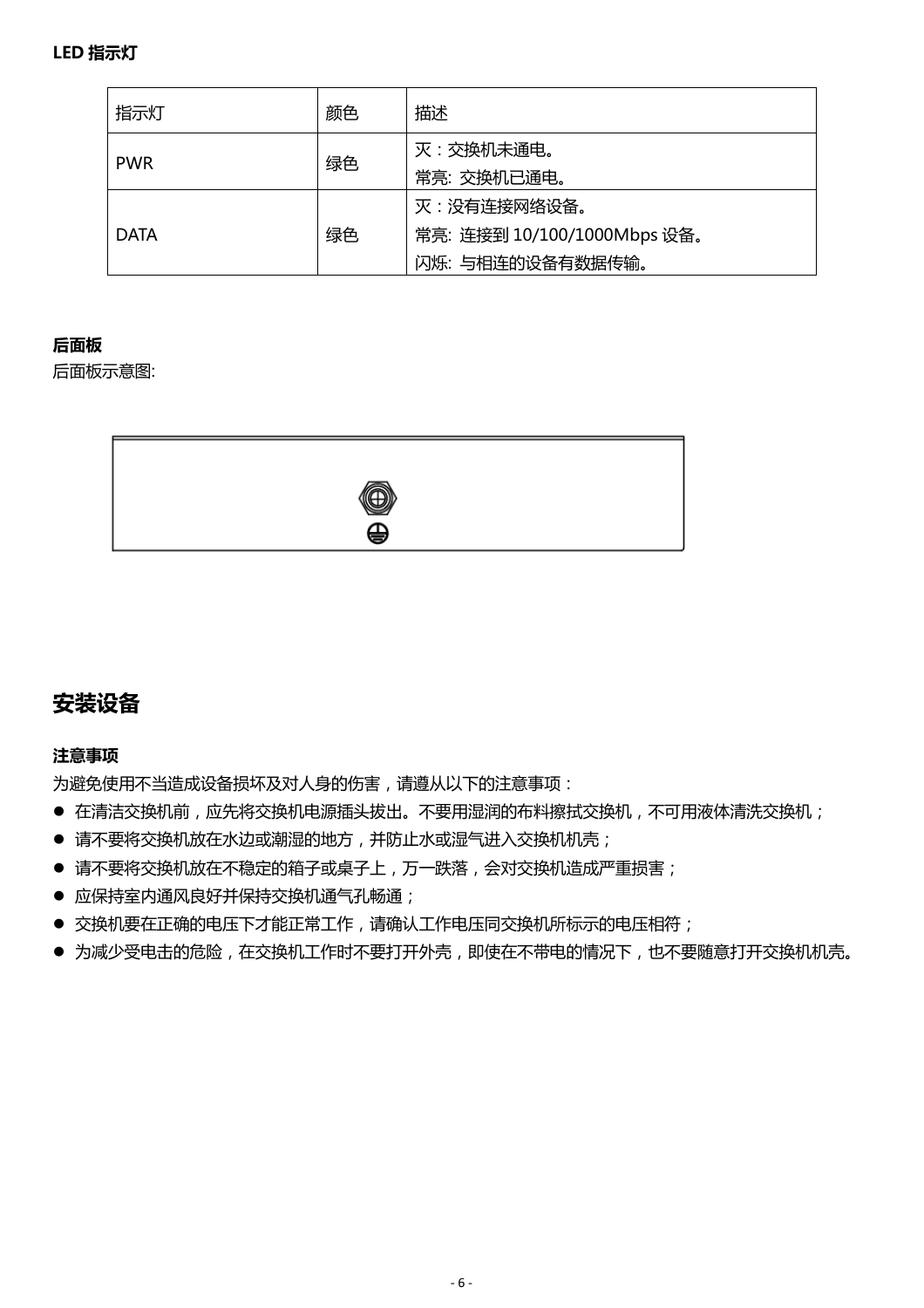将交换机的底部朝上放置于足够大目稳定的桌面上;



### 壁挂式安装

请按照以下步骤安装交换机:

在墙壁上先固定两颗螺钉,选择螺钉建议直径 (3.5-5.5mm 之间) 如下图所示对准交换机的两个固定孔, 把机器平 稳的挂在螺钉上



### 通电

将配套的电源适配器输出端连接到交换机的 DC 口, 另一端电源适配器连接到市电电源插座上, 开机以后, 交换机 将自动进行初始化,所有的端口指示灯全亮后熄灭,表示系统复位成功。电源 LED 指示灯一直常亮。